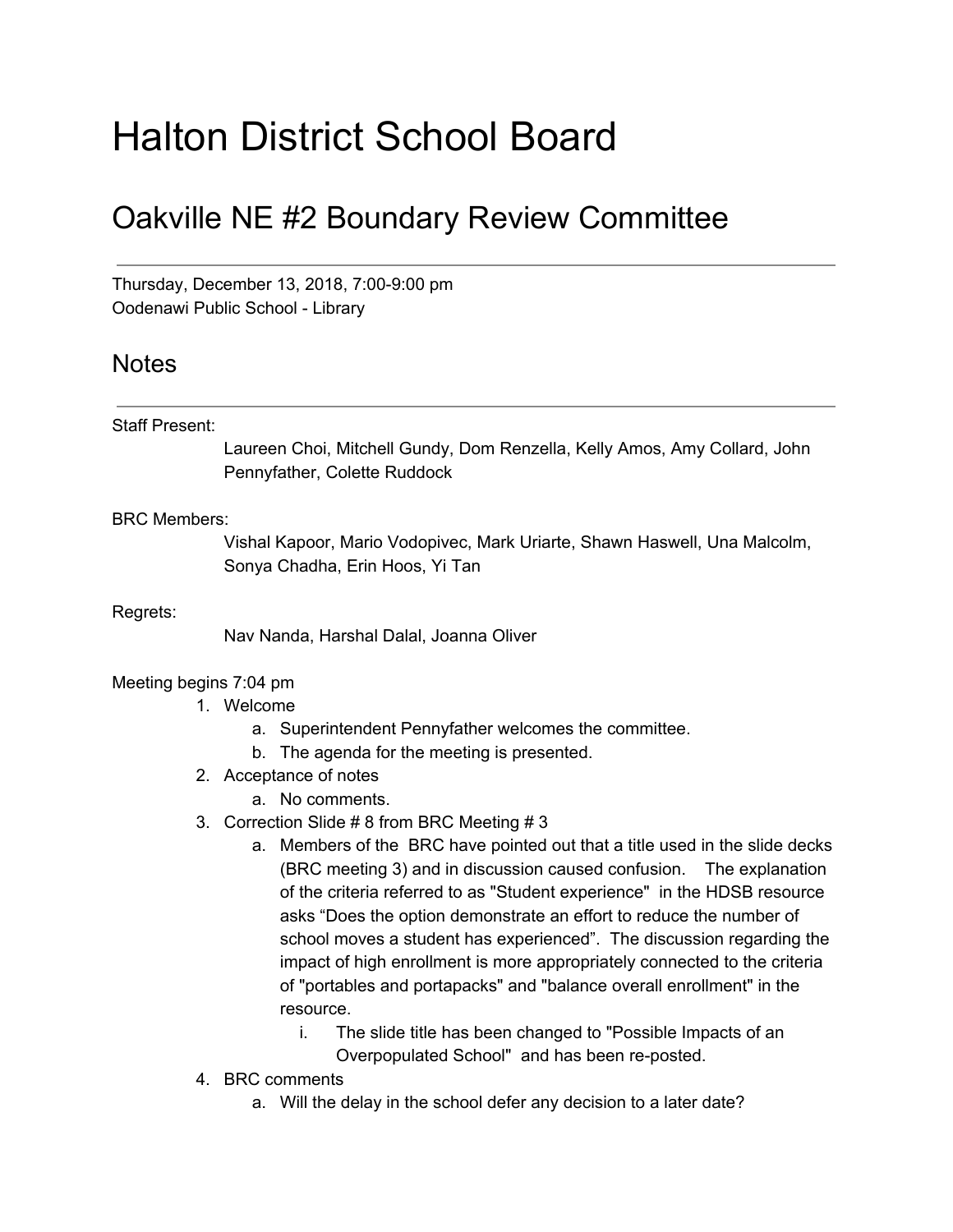- i. No, there is a timeline that is followed.
- ii. As well as providing clarity for the community.
- 5. Media release regarding new school opening date
	- a. We are waiting for government approval.
	- b. Probably looking at the fall of 2020.
	- c. The tender expires on January 9th
	- d. HDSB owns the land already.
	- e. It's a minimum 10 months for the build.
	- f. The media release confirms that the school will not be ready for September 2019.
- 6. River Oaks
	- a. February 1st is when the school will be closed to new enrolments.
	- b. New students will be directed to Falgarwood.
- 7. Superintendent Pennyfather goes over the process goals and norms, along with the steps.
- 8. Public meeting
	- a. There will be a short introduction from the BRSC.
	- b. A volunteer from the BRC will say a few words about the process.
	- c. The format is an open house, with scenarios around with staff at the for questions.
	- d. Input will be collected from the public at the meeting via an online survey.
- 9. Goals for tonight
	- a. Get 4 scenarios to present to the public at the meeting.
- 10. Laureen
	- a. Scenarios 9 10 11 have been updated with a small change in the numbers.
	- b. Scenario 11a
		- i. The TBD area was created.
		- ii. The TBD area numbers is included on another sheet.
		- iii. The French Immersion grade 2-5 go to Sunningdale and the grades 6-8 stays at Oodenawi.
		- iv. The younger siblings of students that stay at Oodenawi are able to stay as well until the older sibling graduates.
	- c. Scenario 12
		- i. Taking suggestions from the BRC.
		- ii. Both Oodenawi and Oakville NE #2 are dual track.
		- iii. TBD area is created.
		- iv. Looking to help the numbers at Oakville NE #2.
		- v. Split cohort in grade 2 French Immersion between two schools.
		- vi. River Oaks is a holding school for north of Dundas.
		- vii.
	- d. Scenario 13
		- i. Similar to 12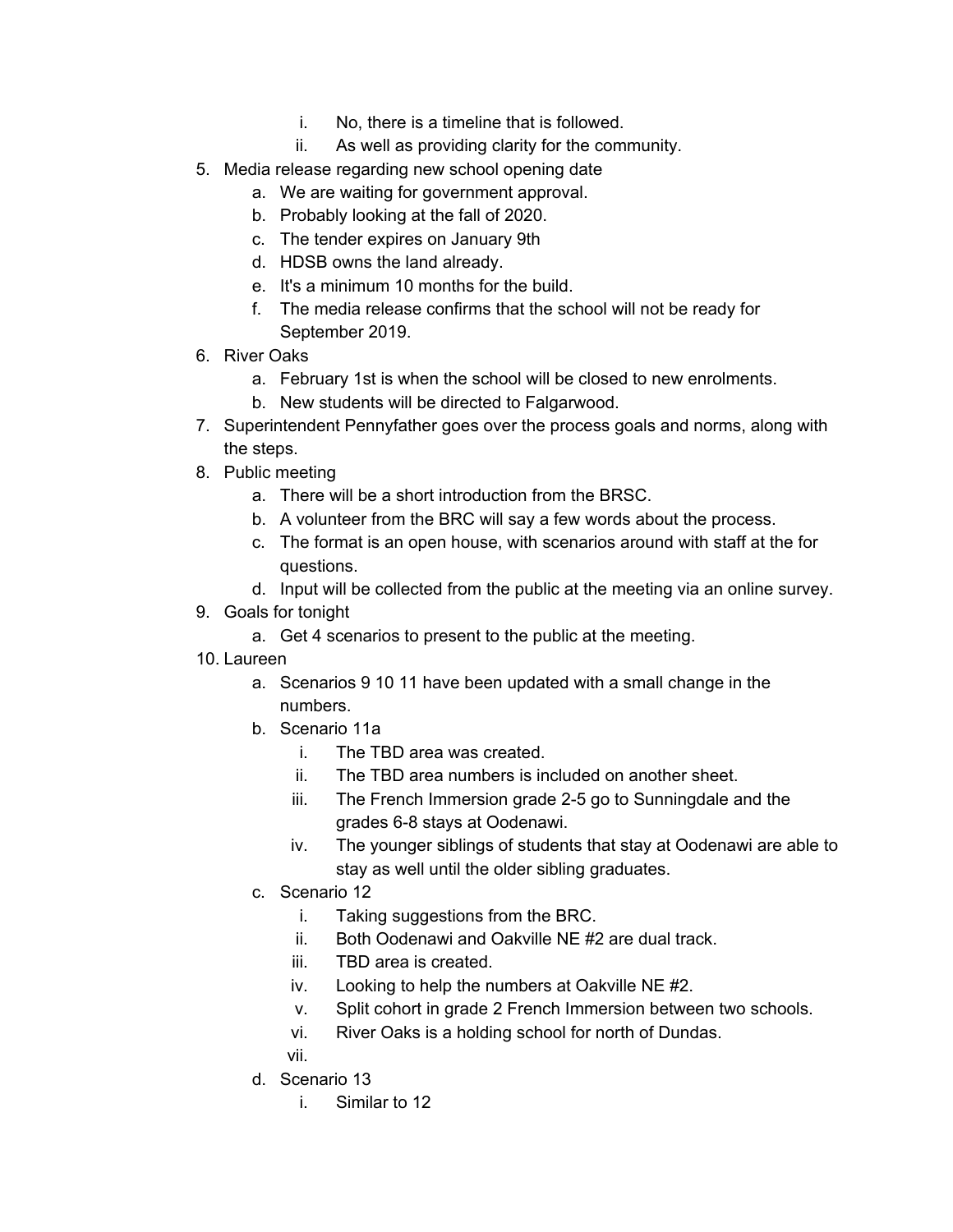- ii. Oodenawi is dual track school
- e. Scenario 14
	- i. Oodenawi is single track
		- 1. French Immersion program goes to Oakville NE #2.
		- 2. More space is made at Oodenawi.
		- 3. All of the French Immersion is moved except the grade 8 students.
		- 4. The majority of the Oodenawi English students are staying.
		- 5. "The Dip" goes to Sunningdale.
	- ii. There is room for grandfathering
- f. BRC questions
	- i. Why was scenario 7 removed
		- 1. Oodenawi numbers were high.
		- 2. The BRC comments that moving the entire program may be better than separating a program.
	- ii. What is the number that we are looking to get for Oodenawi?
		- 1. We are looking at around 900 at Oodenawi
			- a. 900 would be 5 or 6 portables.
	- iii. Scenario 14
		- 1. Oodenawi and the new school will be overpopulated if we keep the French Immersion
		- 2. Suggestion to modify scenario 12 and have French Immersion split between sunningdale and munns?
			- a. Students would change schools but wouldn't change classmates.
			- b. This was done in scenario 7 and 6.
- g. Taking it forward to the public
	- i. Scenario 11a
	- ii. Scenario 14a
		- 1. Add the modification of grade 7-8 French Immersion staying at Oodenawi.
		- 2. Add the TBD area.
	- iii. Scenario 15
		- 1. Scenario 14 + "The Curve"
	- iv. Scenario 14b
		- 1. Current students in "The Curve" stay at Oodenawi
			- a. New students in "The Curve" go to Oakville NE #2.
			- b. Current "Dip" students move to Oakville NE #2 with their French Immersion classmates.
		- 2. North Park is the hard boundary.
- 11. Superintendent Pennyfather goes over the criteria and asks if any of the nominated scenarios violate them.
	- a. BRC says no.